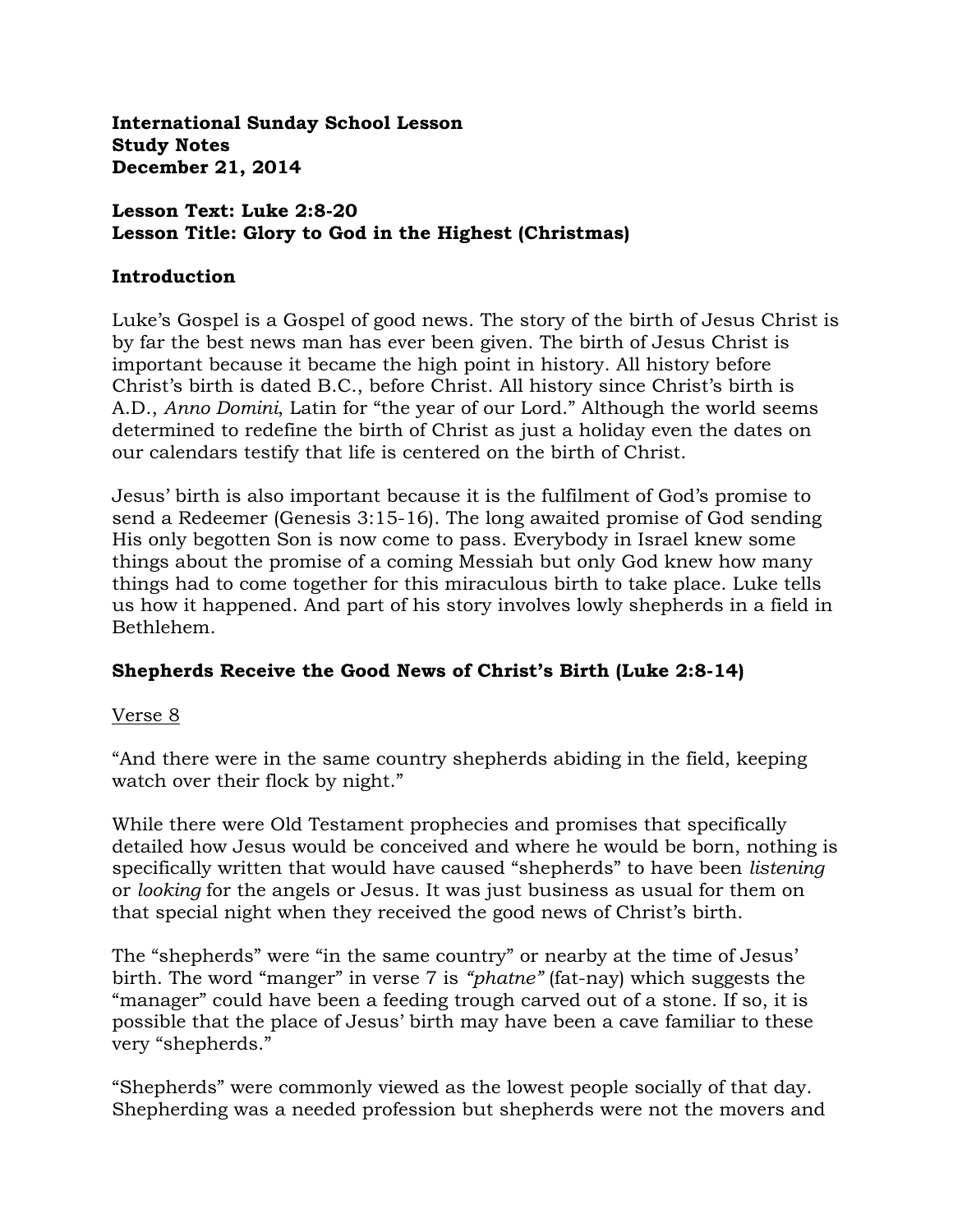the shakers of their day. They were basically uneducated and unskilled in anything but shepherding. Since they had to watch their sheep on the Sabbath, they violated the Mosaic Law which caused them to be looked upon by the Pharisees as outcasts and spiritually inferior. In spite of all of that, God sent His angel to make the greatest announcement in the world to the lowest of the low, the humblest of the humble, shepherds.

*Application: No matter who you are, what you have or don't have, the message of Christmas is for you. God has sent His only begotten Son into the world that you might be saved.*

## Verse 9

"And, lo, the angel of the Lord came upon them, and the glory of the Lord shone round about them: and they were sore afraid."

An "angel of the Lord," possibly the angel Gabriel (Luke 1:19, 26), "came upon them" or "stood among them" with the blazing "glory of the Lord." God's "glory" simply defined is His "manifest presence." God doesn't have a body, a form, He's invisible. But when He reveals Himself, He does so with a type of brilliant, shinning manifestation of light. When "the glory of the Lord shone round about" the shepherds, God was saying, "My presence is back." His "glory" that had appeared in the tabernacle in Exodus 40, in the temple in Solomon's day, and was seen departing from God's house in Ezekiel's day (Ezekiel 8-10), is back! And it is back not in a place or a building, but in the person of Jesus Christ (John 1:1-14).

In the middle of the night, suddenly the field was ablaze with light. The presence of "angels" and "glory of the Lord" resulted in the shepherds being "sore afraid." The word "afraid" is the Greek word *phobeo* {fob-eh-o} meaning "frightened, alarmed, and to be in awe." The shepherds were "terrified." Being in the presence of God's messengers and God's glory always results in fear. There is nothing trivial or comical about being in God's presence. It is a serious place to be.

*Application: We often talk about the manifest presence of God in our church services but most of us have never experienced anything even remotely similar to what the shepherds did on the night of Jesus' birth. What is happening here is a monumental moment in redemptive history. The shepherds are not having a good service. They are experiencing God in their midst out in a "field" during the normal activities of life. The message here is that Christmas can be experienced!*

## Verse 10

"And the angel said unto them, Fear not: for, behold, I bring you good tidings of great joy, which shall be to all people."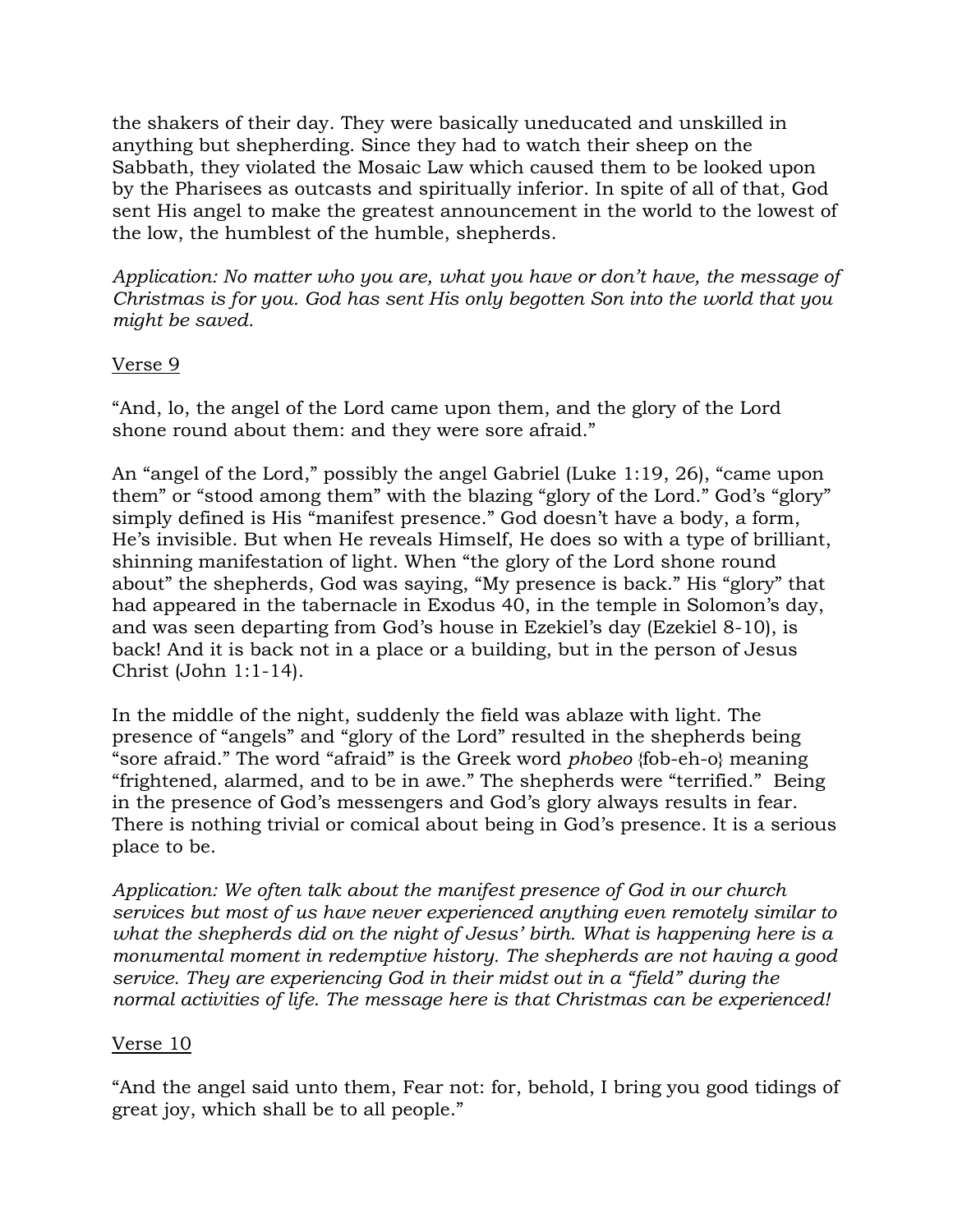The "angels" words "Fear not," simply means these shepherds do not have to worry about dying in the presence of God. This is going to be a great occasion for them because the angel is bringing a message of "good tidings of great joy, which shall be to all people." "Good tidings" means "good news." The "good news" the angel is speaking about to the shepherds is that salvation "shall be to all people" (Isaiah 45:22). Salvation is not for a select group of people you and I might pick out. According to God's Word salvation is for *"whosoever will"*  (Revelation 22:17). Salvation is for both Jew and Gentile, male or female, slave or free. Salvation is for those born in town, up town, down town or for those who have never been to town!

*Application: The "good news" of Christmas is that salvation is for "all people." If the "good news" is "for all people," then "all people" are responsible to do something with that "good news." If you are lost you are responsible to repent of unbelief and believe. If you are saved you are responsible to share the good news with everyone you meet.*

The "tidings" or "good news" carries with it "great joy." "Great" is the Greek word *megas* and "joy" is the Greek word *chara*. The angel is saying, "I bring you great, large, spacious news of gladness!" The word "bring" describes the actions of a messenger bearing official proclamation of the king, or announcing news of a military victory.

### Verse 11-12

"For unto you is born this day in the city of David a Saviour, which is Christ the Lord. And this shall be a sign unto you; Ye shall find the babe wrapped in swaddling clothes, lying in a manger."

The message of the angel to the shepherds is so precise and each word carries both temporal and eternal implications. "For unto you" is plural and means not only for those shepherds that first Christmas night, but for all of humanity a Savior is "born this day." "Born this day" means "the waiting is over." The long expected Messiah has arrived. "In the city of David" is a reference to Bethlehem. Bethlehem was not formally called "the city of David" but most Jewish people identified Jerusalem as the city of David. The shepherds would have known the angel was talking about Bethlehem.

"A Saviour" is the heart of the angels' announcement to the shepherds. Only a few people in the world at this moment in time knew a "Saviour" had arrived. Caesar Augustus didn't have a clue. Cyrenius wasn't aware of what was happening. Herod would only find out when the wise men would come seeking Jesus. The only people who knew were Joseph, Mary, the angels from heaven, and now some lowly shepherds. But soon the world would know!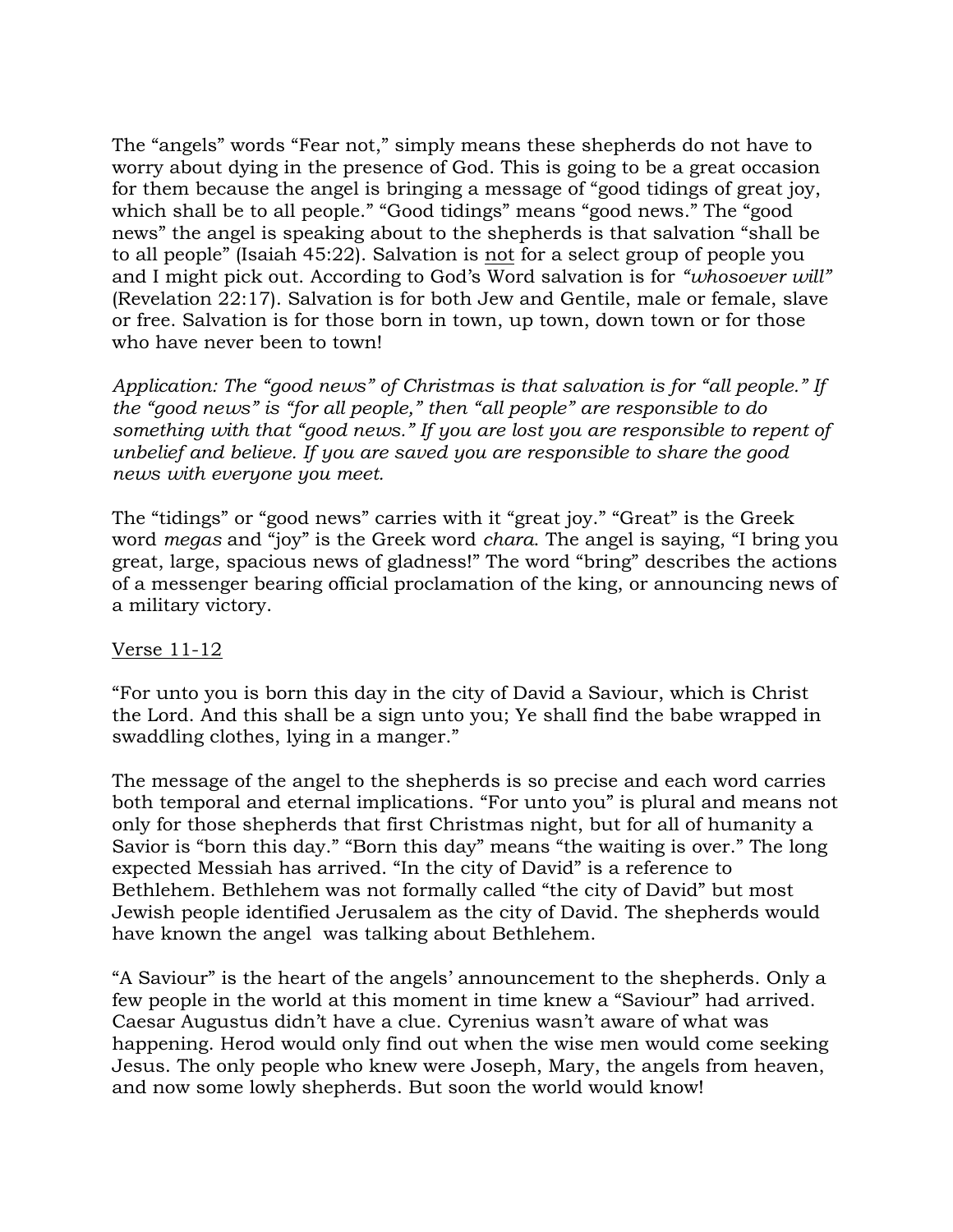"A Saviour." Christmas can be summed up in those two words, "A Saviour." As Christian witnesses that is what we still tell people. That's the message of the gospel. These shepherds would recognize the word "Saviour." It was an Old Testament word. Israel knew God as Savior. Jews would know what the word meant because Savior was a Jewish concept as well. When the word "Saviour" was mentioned the people thought of a Rescuer, a Deliverer (Deuteronomy 20:4; Psalm 24:5; 25:5; Isaiah 63:8-9; Micah 7:18; Luke 1:47, 69; 2:25-30; 1 Timothy 4:10).

The "Saviour" born on this day "is Christ the Lord." Luke placed the title "Christ" between that of "Saviour" and "the Lord." The Greek term for "Saviour" is closely associated with God, who is called both *theos* (God) and *kyrios* (Lord). "Christ the Lord" essentially means the same as "Messiah God." Hallelujah!

The "sign" given to the shepherds by the angel was that they "would find the babe wrapped in swaddling clothes, lying in a manger." There were no doubt other babies born in Bethlehem that night but it is doubtful if many or any were "born in a manger." Where the Christ child was laid would distinguish him from all other babies. Laid in a feeding trough was certainly unique and different. The shepherds would have no problem identifying the Christ child.

*Application: Christ is so different from the other professing deities in the world that he is not hard to identify. In fact, no other man-made god is a Savior! No other man-made god has ever been able to say, "Come unto me, all ye that labour and are heavy laden, and I will give you rest" (Matthew 11:28).*

### Verse 13-14

"And suddenly there was with the angel a multitude of the heavenly host praising God, and saying, Glory to God in the highest, and on earth peace, good will toward men."

When the angels announcement to the shepherds was complete, "a multitude" of other angels, called "the heavenly host," appeared "praising God, and saying, "Glory to God in the highest, and on earth peace, good will toward men." God's army of angels gathered over and around this heavenly announcement in a field to shepherds. Collectively, spontaneously, and unexpectedly this army of heavenly beings celebrates Christ's birth. They represent the awesome power of heaven gathered for peaceful purposes. Their message on this night is about "peace" and "good will," not war. "Peace" reflects the calm that man can have in knowing Christ and accepting His great salvation. "Good will" refers to loving and lasting relationships on earth that can now exist because Jesus' has come to save.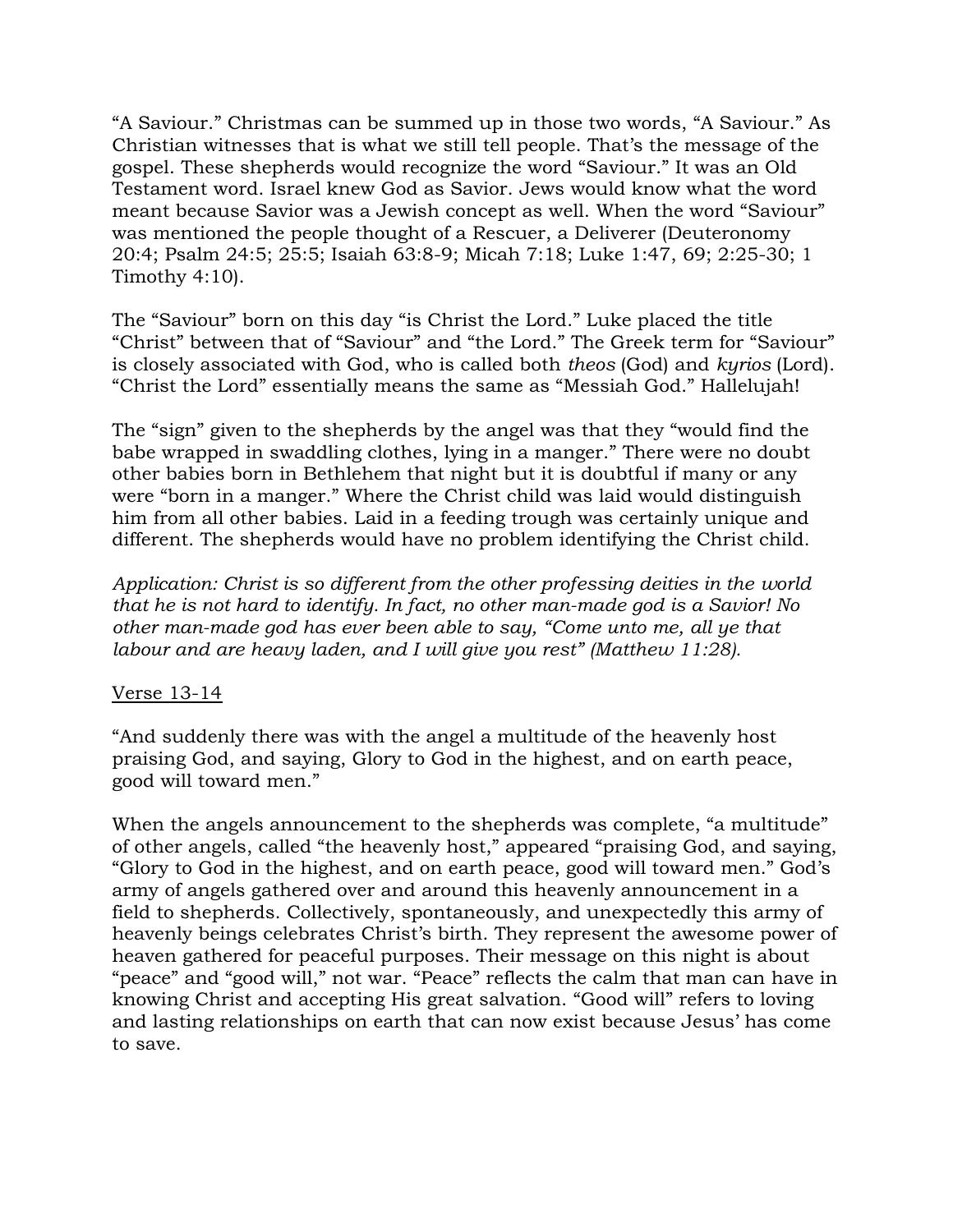*Application: The good news of Christ's birth means that things on earth can change. Lasting and eternal change does not come by politics or religion. It comes through a saving relationship with Jesus Christ.* 

# **Shepherds Respond to the Good News of Christ's Birth (Luke 2:15-20)**

# Verse 15

"And it came to pass, as the angels were gone away from them into heaven, the shepherds said one to another, Let us now go even unto Bethlehem, and see this thing which is come to pass, which the Lord hath made known unto us."

Luke details for us the response of the shepherds to Jesus' birth. This sudden invasion of angels upon these lowly shepherds and the information they had been given might seem more than the average shepherd could handle. But it seems to all come together for them and the question now is how they will respond. They respond with the appropriate *conversation* and the appropriate *action*.

We don't know how long the "heavenly host" stayed and praised God but when they departed "the shepherds said one to another, Let us now go even unto Bethlehem, and see this thing which is come to pass, which the Lord hath made known unto us." The shepherds left their flocks in the care of God and began their journey to Bethlehem. These shepherds received a message from God and believed it. Have you?

*Application: Christmas if properly understood always results in conversation and action. How could these shepherds receive the message they had received and not talk about it? How could these shepherds receive the message they had received and not go see what had taken place? If you have heard the gospel you must respond.* 

## Verse 16

"And they came with haste, and found Mary, and Joseph, and the babe lying in a manger."

"They came in haste" indicates the shepherds wasted no time responding to the good news. The word "haste" means "speed or urgency." The shepherds were enthusiastic and eager to find their way to the Christ child. This truth serves as a reminder to us that we should still be eager and thrilled to be in the presence of Christ and the work of God.

What the shepherds "found" at Bethlehem were exactly what the angels had said they would find. And what the Bible says about Jesus Christ the Savior of the world is exactly what sinners will find when they come to Him for salvation.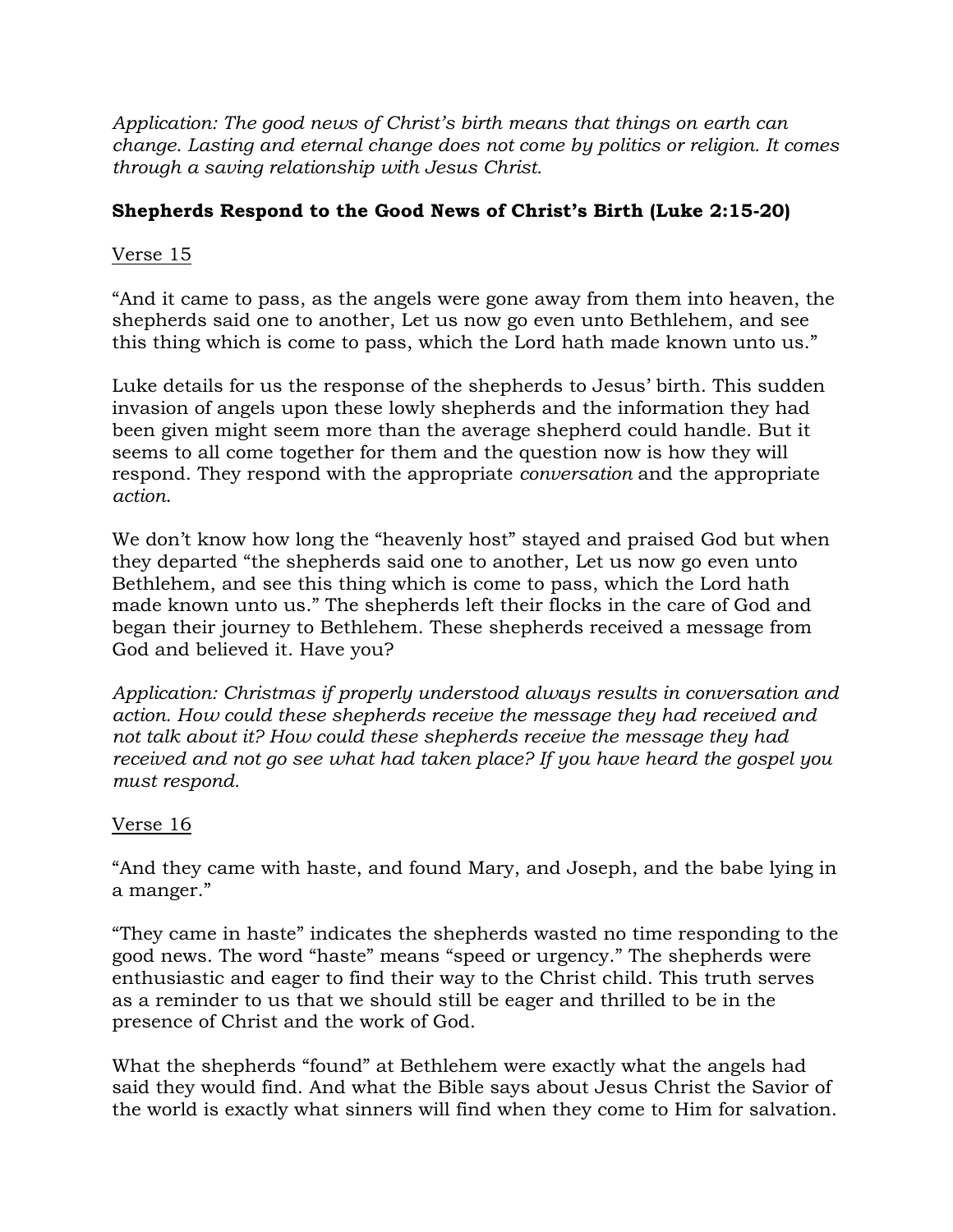Just as Mary and Joseph were correctly informed and clearly directed to the Christ child, so sinners are clearly and correctly called upon to come to Jesus Christ alone for salvation (Acts 4:12).

*Application: If you are a sinner there is no time to waste concerning coming to Christ. It is urgent that you come today and call upon the Lord for salvation (Isaiah 55:6; 2 Corinthians 6:2).*

# Verse 17

"And when they had seen it, they made known abroad the saying which was told them concerning this child."

The shepherds did not need to see the new born baby to believe the message of the angels had spoken to them. However, "when they had seen it, they made known abroad the saying which was told them concerning this child." The words "made known" means "to tell abroad." The shepherds are the first New Testament witnesses. Their message was centered and focused on the things they were told "concerning this child" (Luke 2:17). Our message is to be about Jesus. It's amazing in Christianity and witnessing how quickly our message moves away from Jesus to something else. If we aren't careful, we find ourselves talking to sinners about our church, our programs, our activities and what we have to offer them and their family. While there is a need for all those things, let's learn from these shepherds that Christmas and Christianity is about JESUS! God is glorified when we tell the world about His Son!

## Verse 18

"And all they that heard it wondered at those things which were told them by the shepherds."

Everyone who heard the shepherd's story about Christ's birth "wondered." The word "wondered" is the Greek word *"thaumazo."* It means "to marvel, to be amazed." It's used often in Luke's gospel (Luke 4:22: 8:25; 9:43; 11:14; 24:41). The things that Jesus did caused people to be amazed, caused them to wonder, caused them to marvel. Jesus was and is an amazing person. The shepherds had never seen anyone like Him and when the shepherds talked about Him people "wondered."

Now certainly being amazed over the story of the shepherds didn't save anyone. It takes more than a good feeling or goose bumps to save your soul. But what these shepherds were proclaiming was definitely getting the attention of those who heard. And still today, the only thing that will get the attention of sinners and hold their attention is the message of the gospel.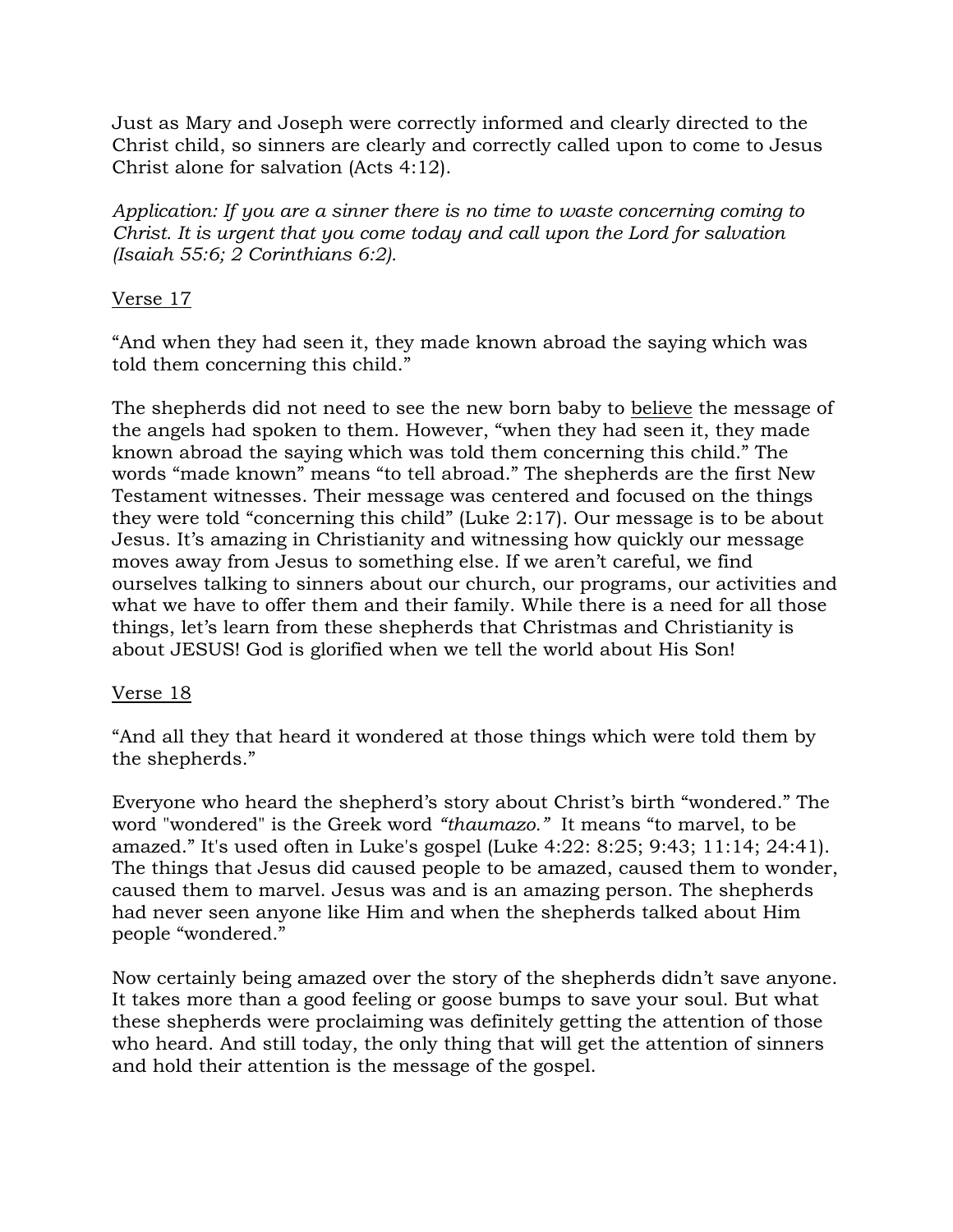*Note: Wouldn't it be a blessing if the Lord would give us back the "wonder" this Christmas! How can we expect sinners to be amazed if Christians are no longer amazed?*

## Verse 19

"But Mary kept all these things, and pondered them in her heart."

This verse may seem out of place in the midst of Luke's account of the shepherd's Christmas experience. But as we know, everything in God's Word is exactly where it is supposed to be and accomplishes God's purpose. From a "field" in Bethlehem, Luke takes us to the "heart" of Mary. That's where Christmas must really be.

Mary "pondered" or "treasured, thought about, contemplated deeply" what was happening during these sacred moments. Her thoughts are much deeper than the amazement of the people the shepherds are speaking to in verse 18. Mary is thinking about a virgin having a baby without the aid of a man. Mary is thinking about God choosing her to be the mother of the Messiah. Mary is thinking about her own salvation through the Son she holds in her arms. Mary is thinking about Christmas the way Christmas should be thought about!

## *Question: What do you think about when you think about Christmas?*

### Verse 20

"And the shepherds returned, glorifying and praising God for all the things that they had heard and seen, as it was told unto them."

The shepherds move from *witnesses* to *worshippers* rather quickly. The word "returned" reminds us that life goes on. We can't stay at the manger forever. We must take what we have been given in Christ and "return" to our lives. The shepherds went back to their sheep and the everyday routine of life. But life was never the same because now they know about Christ. God has intervened and they are committed to living and telling others the truth they have received.

"Glorifying and praising God" (Luke 2:20) are the attitudes Christians should have not just as Christmas time, but every day of our lives. Christians must be committed to an attitude of praise and worship.

"As it was told unto them" is a very significant part of this story. It literally means that everything turned out exactly as the shepherds had been told by the angels. There were no flaws in the story. There were no facts left out of the story. The angels didn't need to return and say, "O yea, we forgot to tell you about this."